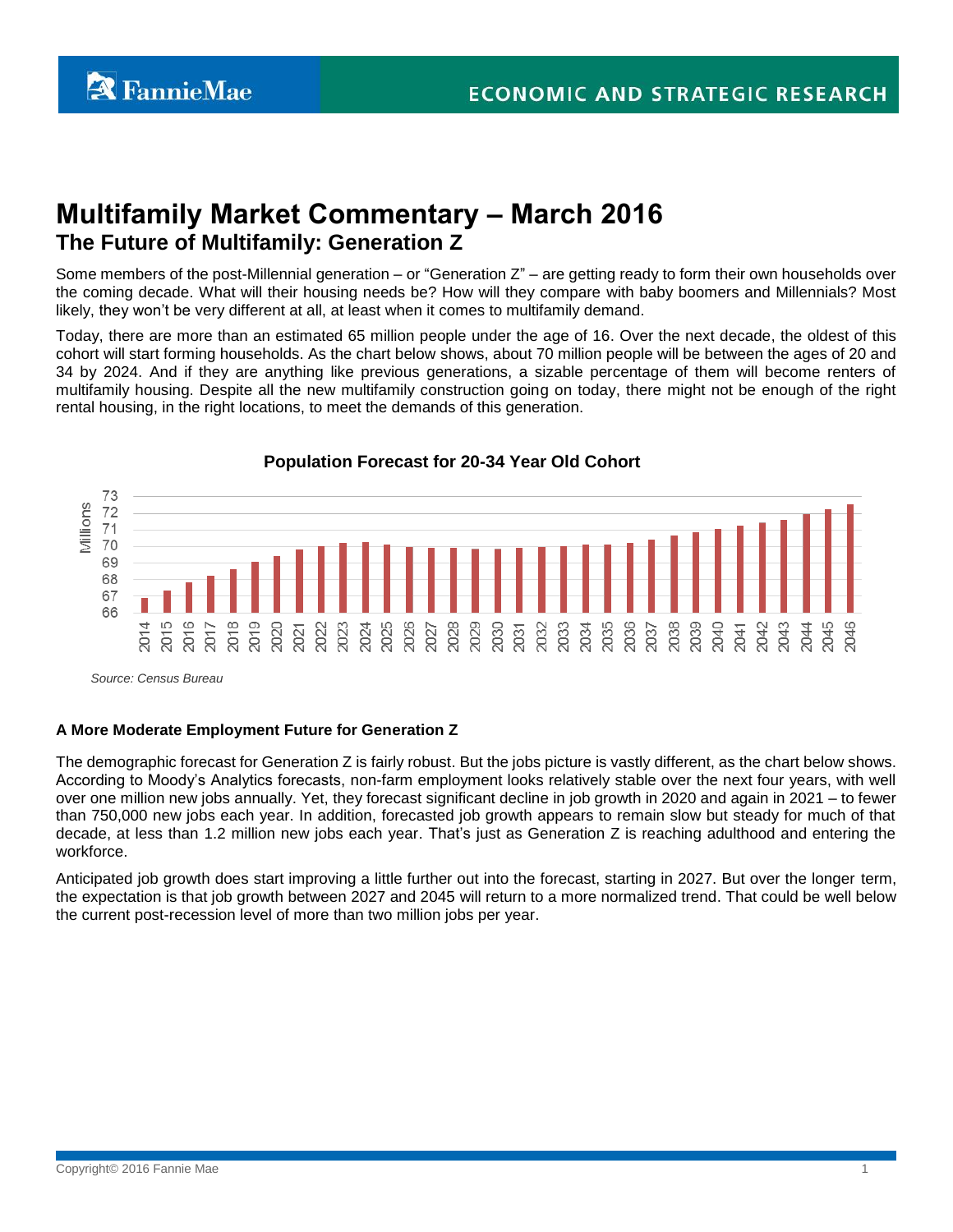#### **Number of New Jobs by Year**



#### **Longer-Term Household Growth Lower but Stable**

Despite the lackluster forecast for employment growth, overall household formations over the long term are expected to be somewhat subdued but positive, as the chart below shows. The bulk of new household formations traditionally come from younger-aged cohorts. So it would not be unusual to see a slowdown in household formations just as Generation Z comes of age. There are fewer of them in comparison to baby boomers and Millennials, most of whom have already formed their households.



# **Number of New Households by Year**

*Source: Moody's Analytics*

# **New Multifamily Supply Short-Lived Over the Short Term**

There are more than 582,000 apartment and condominium units currently underway. But we expect that amount of new multifamily supply to be short-lived. As the chart below shows, the bulk of this construction should come online this year, with the remainder completing in 2017 and 2018.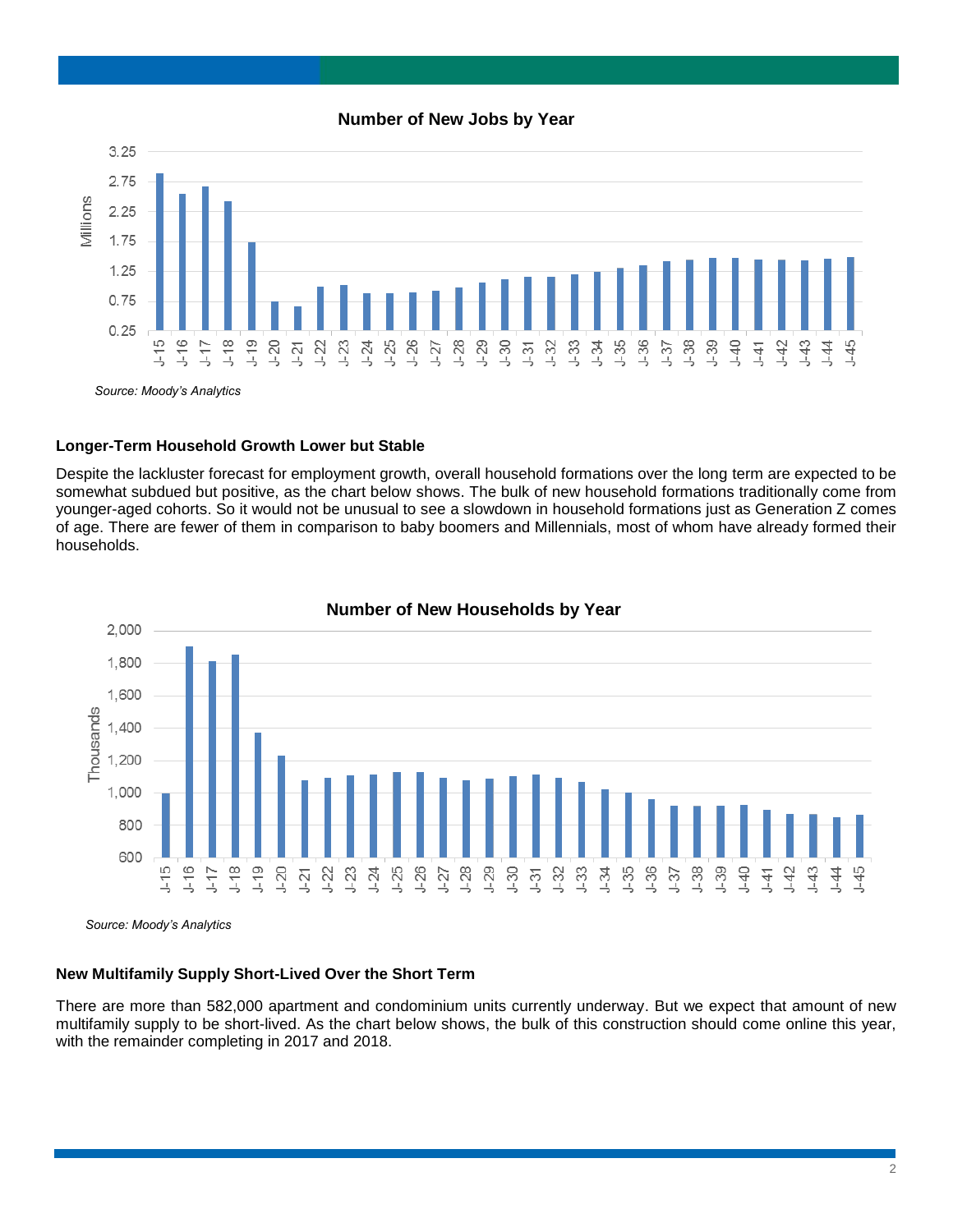

**National Condo and Apartment Completions and Units Underway**

*Source: CBRE-EA/Dodge Data & Analytics. NOTE: Pipeline data is not an actual forecast of activity. It is a monitor of activity reported on to date. As more projects are planned and tracked, figures in future periods might go up.* 

#### **Submarket Concentration is a Concern**

Complicating matters over the short term, there is a concentration of most of this new multifamily supply in about 12 major metros, as the chart below shows. At a national level, this amount of new multifamily development is not entirely unfounded. For example, Moody's Analytics expects about 1.8 percent job growth in 2016. That would mean an addition of 2.6 million new jobs. With that number of new jobs, the demand for new multifamily rental housing could be as high as 520,000 additional units. But with the concentration of new supply in just a few metros and further concentration in certain submarkets, there is a slight mismatch between the growth markets for jobs and the areas receiving substantial new development. That is why supply may outpace demand in several submarkets over the next few years.



*Source: CBRE-EA/Dodge Pipeline, January 2016 – Metros with 4,000 or more units underway and/or completed in 2015. NOTE: Pipeline data is not an actual forecast of activity. It is a monitor of activity reported on to date. As more projects are planned and tracked, figures in future periods might go up.*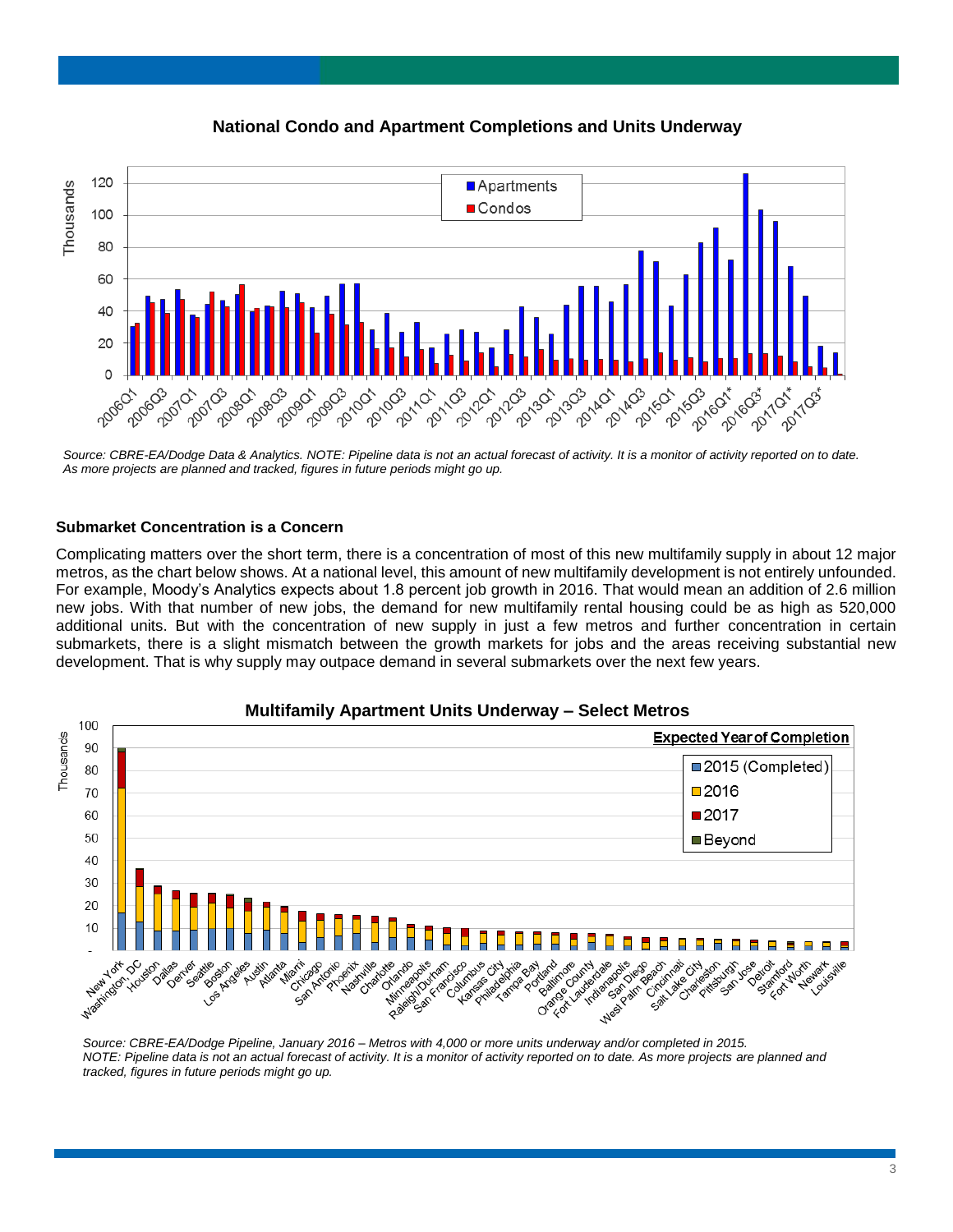#### **Gen Z Should Help Drive Future Multifamily Demand**

As the chart below shows, 37 percent of those aged 25-34 rented multifamily units in 2014. We believe it is likely that the rental pattern will continue to be the same for Generation Z as for previous generations. So it is not unreasonable to expect that a similar percentage of Generation  $Z - at$  least 35 percent of them at the low end  $-$  will become multifamily renters.

Over the long term, that should help produce enough demand to absorb most of the vacant units lingering in some oversupplied submarkets; however, it is uncertain what the job growth will be in these metros in 10 years, and more importantly, whether Gen Z will want to live in these submarkets.



# **Age 25-34 Single-Family and Multifamily Occupied Dwellings**

Future Generation Z household formations should produce sufficient multifamily demand. But it is important to keep in mind that this demand may occur a little further out in the forecast than some property owners would like to see. We believe multifamily property owners and developers should see Generation Z multifamily housing demand start accelerating again after 2021.



# **Quarterly Multifamily Housing (2+) Starts - SAAR**

*Source: Moody's Analytics*